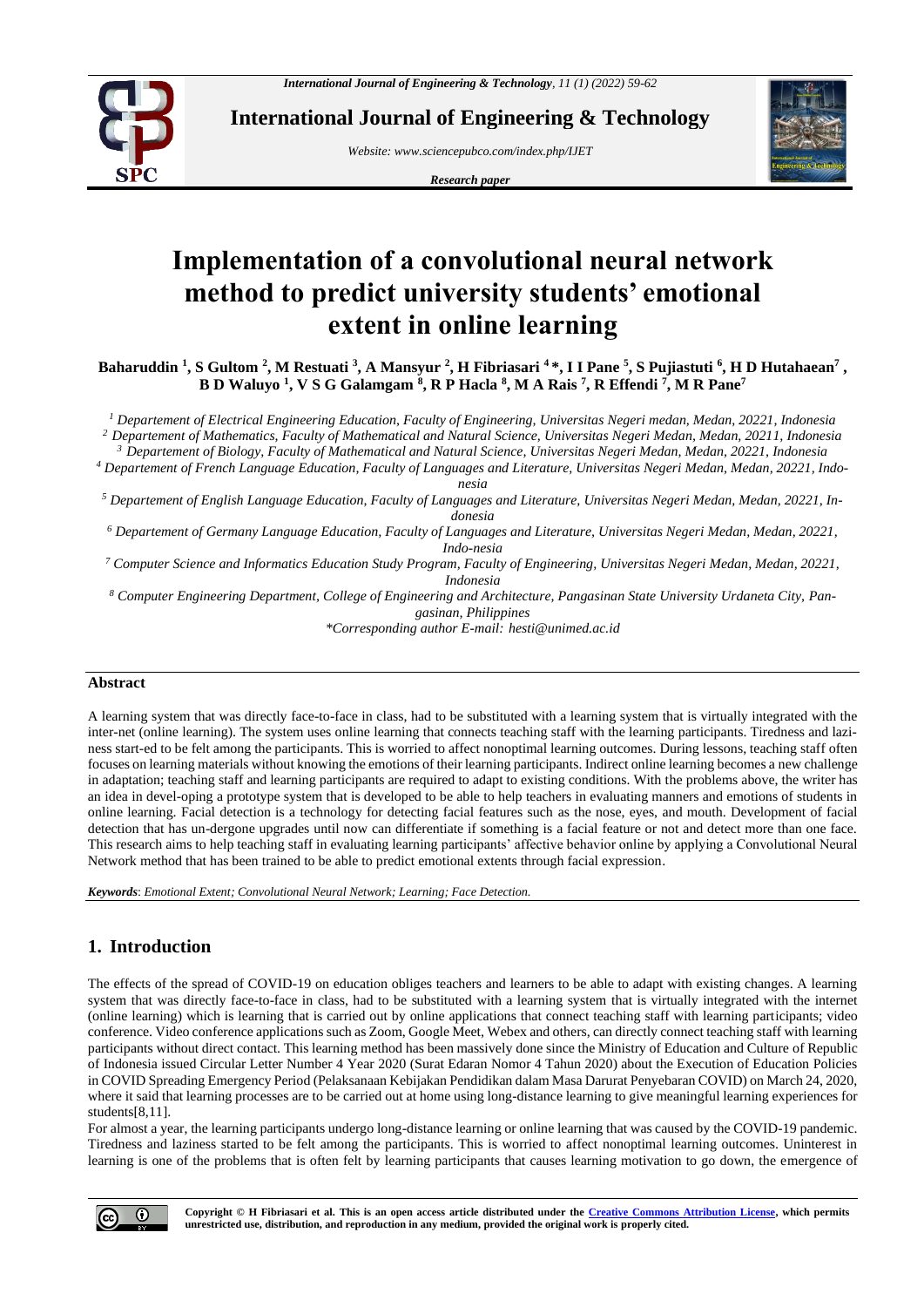laziness, and the drop of participants' achievements. This means the emergence of laziness happens since learning participants experience tiredness in learning.

Because of tiredness, student motivation in learning goes down. This happens continuously in online learning. During lessons, teaching staff often focuses on learning materials without knowing the emotions of their learning participants. This becomes a problem in learning where the teacher doesn't pay attention to the development of his or her students. The neglect of manner evaluation and the lack of teaching staffs' attention towards learning participants gives a bad effect on the development of learning participants. Indirect online learning becomes a new challenge in adaptation; teaching staff and learning participants are required to adapt to existing conditions. With the problems above, the writer has an idea in developing a prototype system that is developed to be able to help teachers in evaluating manners and emotions of students in online learning. [1], [2].

Happiness, anger, sadness, confusion, are a few means of facial expression. These expressions can usually be seen in the looks of someone's face. When someone is happy, he/she will tend to smile, and on the other hand, when some are sad he/she will show a frowny face. [3], [4], [6], [8]. On and on, these expressions will produce different looks on the face. These facial expressions can be read through a few changes of the face such as the lips and forehead. Facial detection is a technology for detecting facial features such as the nose, eyes, and mouth. Development of facial detection that has undergone upgrades until now can differentiate if something is a facial feature or not and detect more than one face. [7].

Facial emotion detection is a process of classifying faces according to the emotions shown on them. This classification is started with recognition of the face on the picture, then classification is done to show emotion prediction on said picture. With facial detection, classification will sharpen the process. This classification of course can be based on real-time video since videos are a collection of frames or pictures.

A trained Convolutional Neural Network Method can predict emotions through facial expression. In the component process model structure, emotion is defined as episodes of change that are mutually related and synchronized to the state of all or most of five subsystems of organisms in responding to external or internal stimulus relevant to the main matters of organisms. [5] Different stimuli will show different emotions. This research aims to help teaching staff in evaluating learning participants' affective behavior online.

# **2. Research method**

#### **2.1. Facial recognition**

Facial recognition is one of the applications of image detection [1], [2]. Object recognition done by machines is more complex than object recognition done by humans, even though fundamentally both have the same goal, which is detecting an object that was seen. To be able to detect facial features (objects), the computer needs a few steps to go through for the object to be detected accurately. The steps can be seen in Image 1. In the process of detecting emotions, a dataset is needed as a systematic guide for classifying expressions [3], [4].



**Fig. 1:** Facial and Emotional Identification.

#### **2.2. Convolutional neural network (CNN)**

At this step of the research, the Convolutional Neural Network was used without the addition of other features such as extraction or other classification methods. The CNN that was used was a pre-trained model which has been trained before to show the working process in accuracy and time used for processing. The researchers used AlexNet that has been trained by the database ImageNet. AlexNet is one of the Convolutional Neural Networks that has an 8 layer depth.[5].

The use of this architecture is very crucial because AlexNet is one of the Convolutional Neural Networks that has a simple pattern in its use. AlexNet has been trained to use the ImageNet dataset that has more than 1 million images and can classify pictures into more than 1000 object categories. Because of that, this network has learned many feature representations for various pictures. The use of this pretrained network will help in the training process where a small dataset is used.[6].

By using input that consists of labeled pictures, with the probability of each object category, with picture input network size being 227x227, the researchers used an open database which is dataset FER-2013 that is provided by Kaggle, with each picture sized 48x48 pixels and in grayscale. The following Image 2 shows the concept of pre-trained CNN usage in this research.



**Fig. 2:** Usage of Pre-Trained CNN to Support New Training.

Image 2 is a summary of the AlexNet architecture used in this research. AlexNet is used as a foundation of an architecture that consists of 5 convolutional layers, 3 fully connected layers, and other supporting layers with a total of 25 layers, although it's structured with 8 inner layers. The convolutional layer in Image 1 has performance that is supported by 4 separate poll layers. The kernel size of convolutional layer 1 to 5 stays at a consistent 3x3 size and is followed by 3 fully connected layers (fc6, fc7, fc8) Further information can be seen in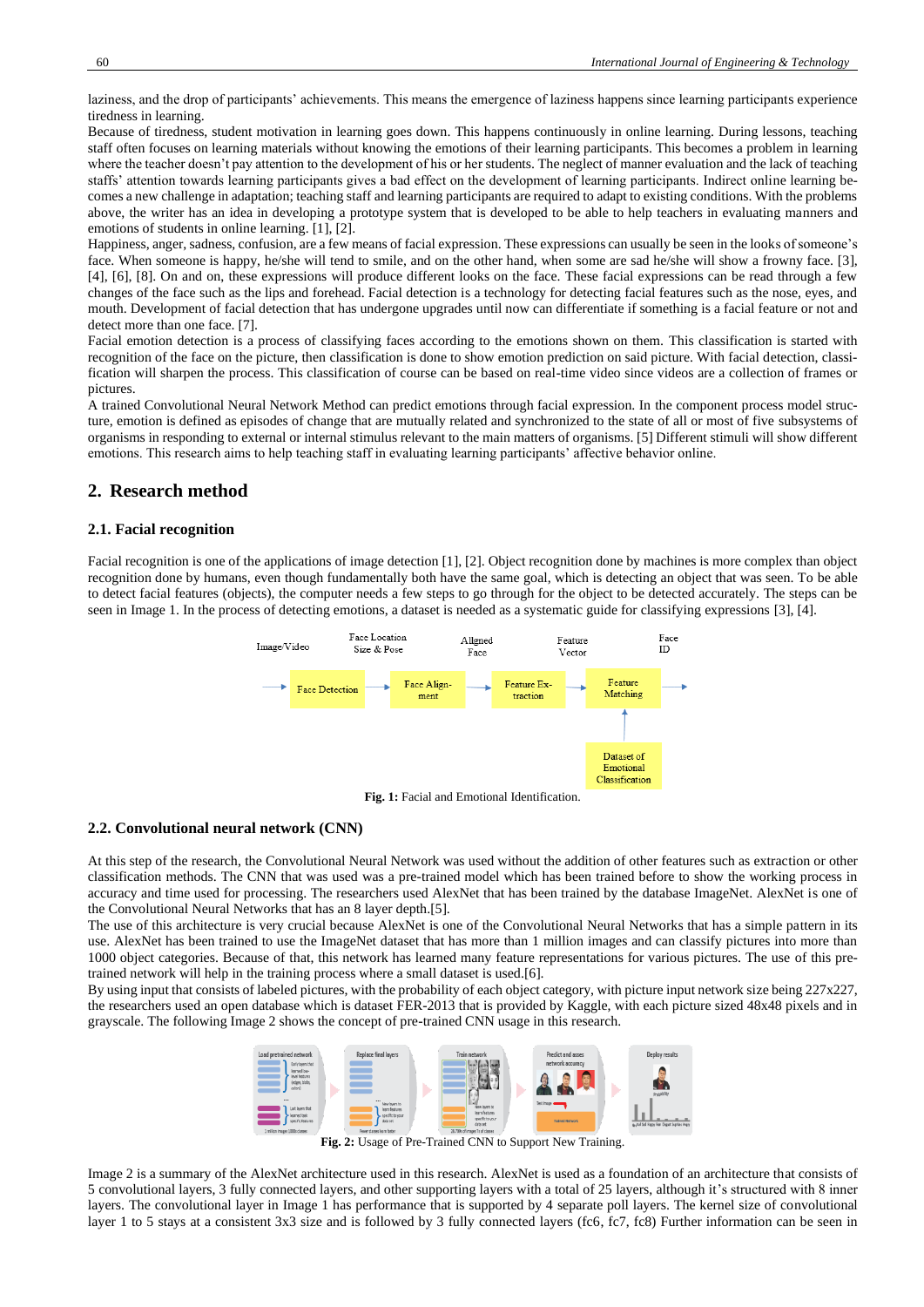Table 1 that consists of a summary of the AlexNet that was used on this research. This architecture has been trained by using MATLAB that is supported by simple devices like computers.



**Fig. 3:** Alexnet Layers with 8 Inner Layers.

**Table 1:** Summary of CNN Architecture Using Alexnet

| No             | Deep Layer     | <b>Type Layer</b> | Layer                              | Info                                                                                                                                            |
|----------------|----------------|-------------------|------------------------------------|-------------------------------------------------------------------------------------------------------------------------------------------------|
|                | C1             | data              | Image Input                        | 227x227x3 images with 'zerocenter' normalization                                                                                                |
| $\overline{2}$ |                | conv1             | Convolutional                      | 96 11x11x3 convolutions with stride [4.4] and padding [0.000]                                                                                   |
| 3              |                | relu1             | ReLu                               | ReLU                                                                                                                                            |
| 4              |                | norm1             | Cross Channel Normalization        | cross channel normalization with 5 channels per element                                                                                         |
| 5              |                | pool1             | Max Pooling                        | $3x3$ max pooling with stride [2 2] and padding [0 0 0 0]                                                                                       |
| 6              |                | conv2             | Convolutional                      | 2 groups of 128 5x5x48 convolutions with stride $\begin{bmatrix} 1 & 1 \end{bmatrix}$ and padding $\begin{bmatrix} 2 & 2 & 2 & 2 \end{bmatrix}$ |
|                | C <sub>2</sub> | relu2             | ReLu                               | ReLU                                                                                                                                            |
| 8              |                | norm <sub>2</sub> | <b>Cross Channel Normalization</b> | cross channel normalization with 5 channels per element                                                                                         |
| 9              |                | pool <sub>2</sub> | Max Pooling                        | $3x3$ max pooling with stride [2.2] and padding [0.000]                                                                                         |
| 10             | C <sub>3</sub> | conv3             | Convolutional                      | $384 \frac{3x}{3x} \cdot 256$ convolutions with stride [1 1] and padding [1 1 1 1]                                                              |
| 11             |                | relu <sub>3</sub> | ReLu                               | ReLU                                                                                                                                            |
| 12             | C <sub>4</sub> | conv <sub>4</sub> | Convolutional                      | 2 groups of 192 3x3x192 convolutions with stride [1 1] and padding [1 1 1 1]                                                                    |
| 13             |                | relu4             | ReLu                               | ReLu                                                                                                                                            |
| 14             |                | conv <sub>5</sub> | Convolutional                      | 2 groups of 128 3x3x192 convolutions with stride $[1\ 1]$ and padding $[1\ 1\ 1\ 1]$                                                            |
| 15             | C <sub>5</sub> | relu <sub>5</sub> | ReLu                               | ReLu                                                                                                                                            |
| 16             |                | pool5             | Max Polling                        | $3x3$ max pooling with stride [2 2] and padding [0 0 0 0]                                                                                       |
| 17             |                | fc <sub>6</sub>   | <b>Fully Connected</b>             | 4096 fully connected layer                                                                                                                      |
| 18             | F <sub>6</sub> | relu <sub>6</sub> | ReLu                               | ReLu                                                                                                                                            |
| 19             |                | drop6             | Dropout                            | 50% dropout                                                                                                                                     |
| 20             |                | fc7               | <b>Fully Connected</b>             | 4096 fully connected layer                                                                                                                      |
| 21             | F <sub>7</sub> | relu7             | ReLu                               | ReLu                                                                                                                                            |
| 22             |                | drop7             | Dropout                            | 50% dropout                                                                                                                                     |
| 23             | F <sub>8</sub> | fc8               | <b>Fully Connected</b>             | 1000 fully connected layer                                                                                                                      |
| 24             |                | prob              | Softmax                            | Softmax                                                                                                                                         |
| 25             |                | output            | <b>Classification Output</b>       | crossentropyex with 'tench' and 999 other classes                                                                                               |

## **3. Results and discussion**

In this part, the result of the method that the researchers had applied, first will show the explanation of the dataset that was used, and the result of training until testing with the pre-trained model. This research used the dataset FER-2013 that was provided by Kaggle [https://www.kaggle.com/msambare/fer2013]. The pictures that were used were arranged photos of facial expressions from various groups of people. The pictures in FER-2013 had been segmented with the same size and made grayscale. This research uses the dataset below in helping to classify categories of objects that are going to be read, which consists of categories of facial expression such as anger, disgust, fear, happiness, neutral, sadness, and surprise with a total of 3.589 examples. In the image below a few examples of the dataset that are going to be used are shown [4].



**Fig. 4:** The Image Database Format: A. Disgust, B. Happy, C. Angry, D. Suprises, E. Fear, F. Neutral, G. Sad.

The training process is done in MATLAB with the details that were shown in Image 3, with 20 epochs. This process took approximately 174 minutes with a single GTX 1050 2GB GPU. The validation accuracy was 62.96% of the training done. With 40180 iterations that consist of 2009 every epoch, each epoch forward and backward passes correspond to its total iterations. After the training process is done, the researchers specify and arrange folders according to the expected category. Every folder consists of a certain category, such as the "happy" folder will consist of all pictures with a happy expression. After every category that consists of each folder is done being trained, a new database from the processing results that has been done will be made, and then this database can be called in a testing process. To test the performance and function of this device, we used a picture of someone. This picture is photographed using a digital camera and

will be put into the CNN. In this experiment, the photo is taken spontaneously in normal conditions. At this stage, the test is done and a result akin to image 3 was got. Looking at the tested examples, the test was successfully done to detect a facial expression in the picture.